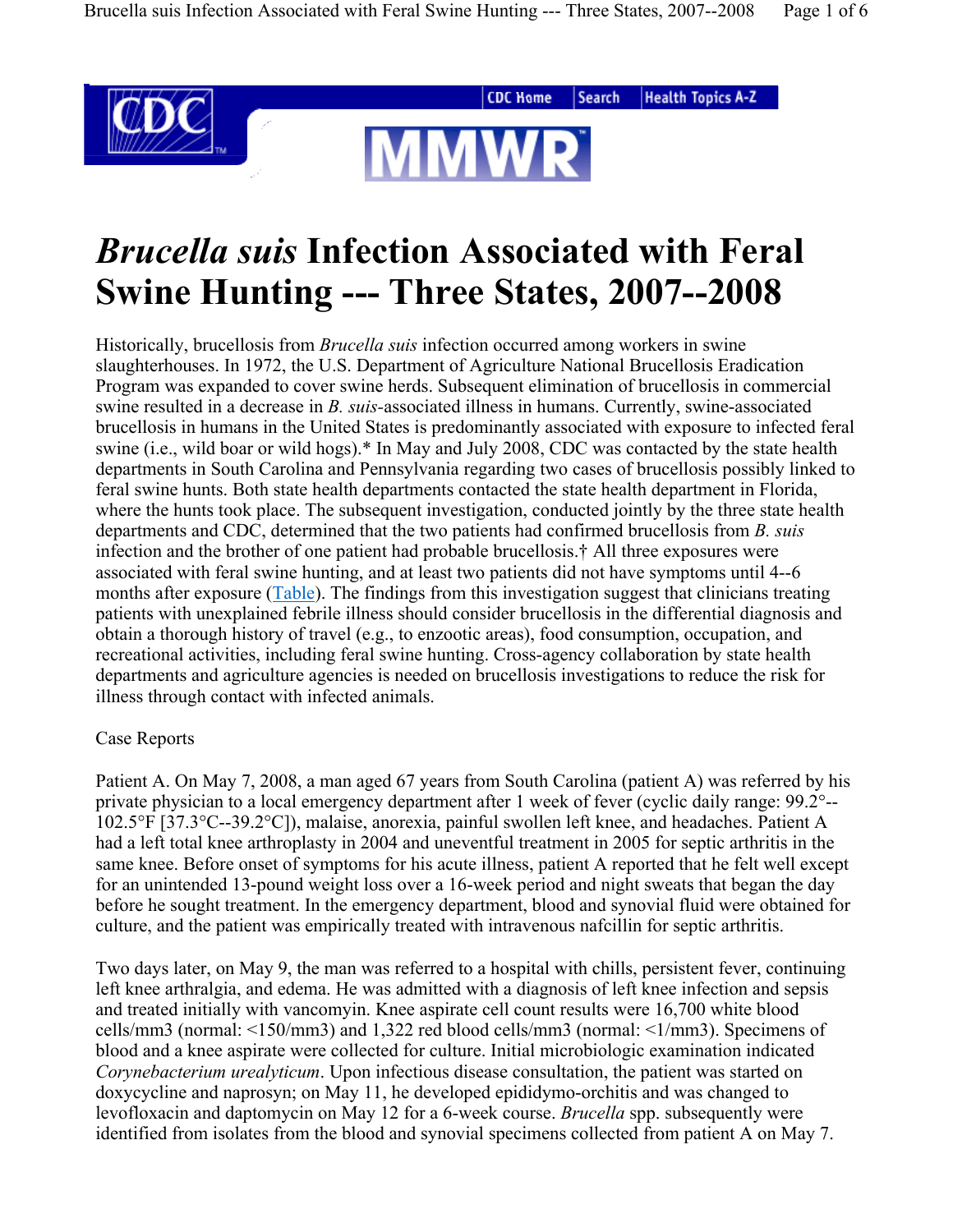Isolates were sent to the South Carolina state public health laboratory and CDC for confirmatory testing. On May 29, *B. suis* biovar 1 was identified.

The epidemiologic investigation revealed that patient A had hunted feral swine in southwestern and south central Florida with two companions during December 23--29, 2007. All three participated in field dressing and butchering eight or nine feral swine at two locations. While field dressing one of the swine, patient A cut his hand with a knife. No personal protective equipment was worn during the field dressing and butchering. The meat was brought back to South Carolina, stored in a freezer, and boiled before being consumed by patient A over several months. No one else prepared or ate the meat, and no meat was collected for testing. No other risk factors for brucellosis were identified.

Because patient A's hunting companions were well, serologic testing for brucellosis was not performed. Patient A recovered with no permanent knee joint damage after antimicrobial therapy with levofloxacin and daptomycin for 6 weeks.

Patient B. On July 14, 2008, a previously healthy man aged 37 years from Pennsylvania (patient B) went to a local emergency department after 1 week of morning fevers, chills, myalgia, shortness of breath, and night sweats. He also reported an unintended 30-pound weight loss over a 1-month period, beginning 3 weeks before illness onset. A blood chemistry profile was within normal limits with the exception of glucose of 121 mg/dL (normal: 74--100 mg/dL). A complete blood cell count was within normal limits with the exception of mean platelet volume of 7.2 fL (normal: 7.4--10.4 fL); eosinophils on the differential were 0.2% (normal: 0.7%--5.2%). Urinalysis was positive for trace white blood cell esterase and for a white blood cell count of 1--4/mm3 (normal: 0--1/mm3). A chest radiograph was within normal limits, and a blood specimen for culture was obtained.

Clinical impression was acute viral syndrome; patient B was discharged with instructions to use an albuterol metered-dose inhaler three times daily for 1--2 days for his shortness of breath and to follow up with his private physician in 2--3 days. On July 23, the Pennsylvania state public health laboratory received patient B's blood specimen from the local hospital and isolated and identified *B. suis* using Laboratory Response Network§ standardized biochemical tests and polymerase chain reaction.

Epidemiologic investigation revealed that, on December 29, 2007, patient B had hunted feral swine in Florida with his brother (patient C), a Florida resident. Both men participated in field dressing and butchering four feral swine. No personal protective equipment was worn during these procedures, and no other risk factors for brucellosis were identified. Patient B brought the meat back to Pennsylvania and stored it in a freezer. The meat was prepared and consumed by patient B and his family members over a 7-month period. According to patient B, the meat was cooked adequately (i.e., to an internal temperature of  $160^{\circ}$ F [71.1 $^{\circ}$ C]).

CDC received three *B. suis* isolates for confirmation and further molecular characterization. One isolate was from the blood of patient B, and the other two were recovered from frozen sausage and tenderloin of a feral swine from the December 29 hunt. All three *B. suis* isolates were analyzed at CDC by molecular genotyping assay, using multiple-locus variable-number tandem repeat analysis. The assay indicated that the two meat isolates had identical signatures at all of the 15 genomic markers, and the patient B isolate matched the meat isolates at all but one of 15 markers, suggesting that the three isolates were linked.

Patient B reported that his wife and children were not ill; however, his brother (patient C) had experienced similar symptoms in April. Although asymptomatic, initial serologic testing for brucellosis was performed on all household family members, and no antibody elevation was noted.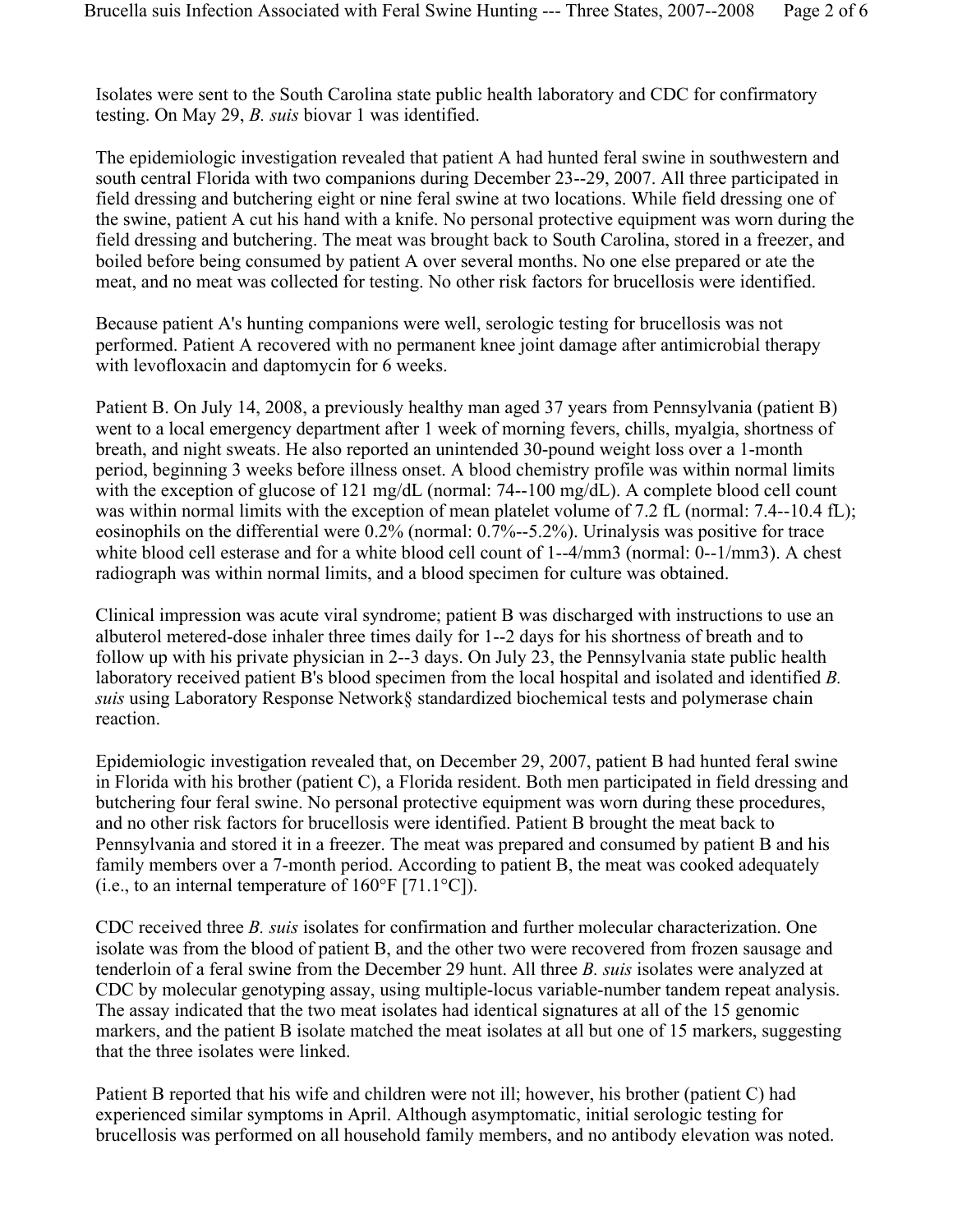Patient B recovered after 6 weeks of treatment with rifampin and doxycycline.

Patient C. In August, the Pennsylvania state health department reported the association between patient B's infection and feral swine hunting to the Florida state health department, which, on August 21, contacted patient C (patient B's brother who had accompanied him on feral swine hunts). At the time, neither patient C nor his family members reported experiencing symptoms of brucellosis. However, patient C recalled feeling ill in April with night sweats and shortness of breath. He did not seek treatment because he attributed his symptoms to a recent scorpion sting.

Other than feral swine hunting, no other brucellosis risk factors were identified for patient C. He reported that all the meat he received from the December 2007 feral swine hunts was either smoked, roasted, or barbequed and was consumed at one family cookout. On September 12, a serum specimen from patient C was tested at CDC for anti-*Brucella* antibodies using the *Brucella* microagglutination test. The resulting immunoglobulin G titer of 1:640 met the case definition for probable brucellosis.

Because patient C's family was well, serologic testing for brucellosis was not performed. Treatment was recommended for patient C, but he was lost to follow-up.

**Reported by:** *D Giurgiutiu, MD, C Banis, South Carolina Dept of Health and Environmental Control. E Hunt, MPH, J Mincer, C Nicolardi, A Weltman, MD, Pennsylvania Dept of Health. D Stanek, DVM, S Matthews, MPH, C Siegenthaler, C Blackmore, DVM, Florida Dept of Health. R Tiller, MPH, B De, PhD, Div of Foodborne, Bacterial, and Mycotic Diseases, National Center for Zoonotic, Vector-Borne, and Enteric Diseases; K Stauffer, DVM, EIS Officer, CDC.*

### **Editorial Note:**

Brucellosis is a bacterial zoonotic infection usually caused by *Brucella abortus*, *B. melitensis*, *B. suis*, or rarely *B. canis*. Humans are infected through occupational or recreational exposure to infected animals, inhalation of infectious aerosols, laboratory exposure (*1*), consumption of contaminated unpasteurized dairy products, or consumption of inadequately cooked contaminated meat. The average incubation period for brucellosis is 2--10 weeks but, as seen in this report, can range to 6 months. Symptoms can be nonspecific and influenza-like: intermittent fever, chills, malaise, diaphoresis, arthralgia, myalgia, headache, anorexia, and fatigue (*2,3*). Because of its nonspecific clinical syndrome, *B. suis* infection likely is underreported. Clinicians should inquire about travel, food consumption, occupation, and recreational activities (including feral swine hunting) of patients with nonspecific influenza-like symptoms with intermittent fever.

Patient A likely was infected through the hand wound he acquired while field dressing feral swine. The investigations suggest that patient B and patient C also were infected during the field dressing or butchering process because family members consumed the meat and were not affected clinically. Clinicians should order brucellosis testing for persons who are symptomatic and have a history of feral swine hunting. Duration and type of therapy is dependent upon multiple factors such as health status or age of patient and the manifestation of disease. Untreated brucellosis can last from several weeks to several years. Chronic untreated brucellosis can lead to abscesses in the liver, spleen, heart valves, brain, or bone; osteoarticular complications; and, in rare cases, death (*2,3*).

Human brucellosis is a nationally notifiable disease in all 50 states, New York City, the District of Columbia, and all U.S. territories except Puerto Rico. In 2007, 131 brucellosis cases were reported in the United States (Figure). States with the highest numbers of reported cases were California (33), Texas (25), and Florida (10) (*4*).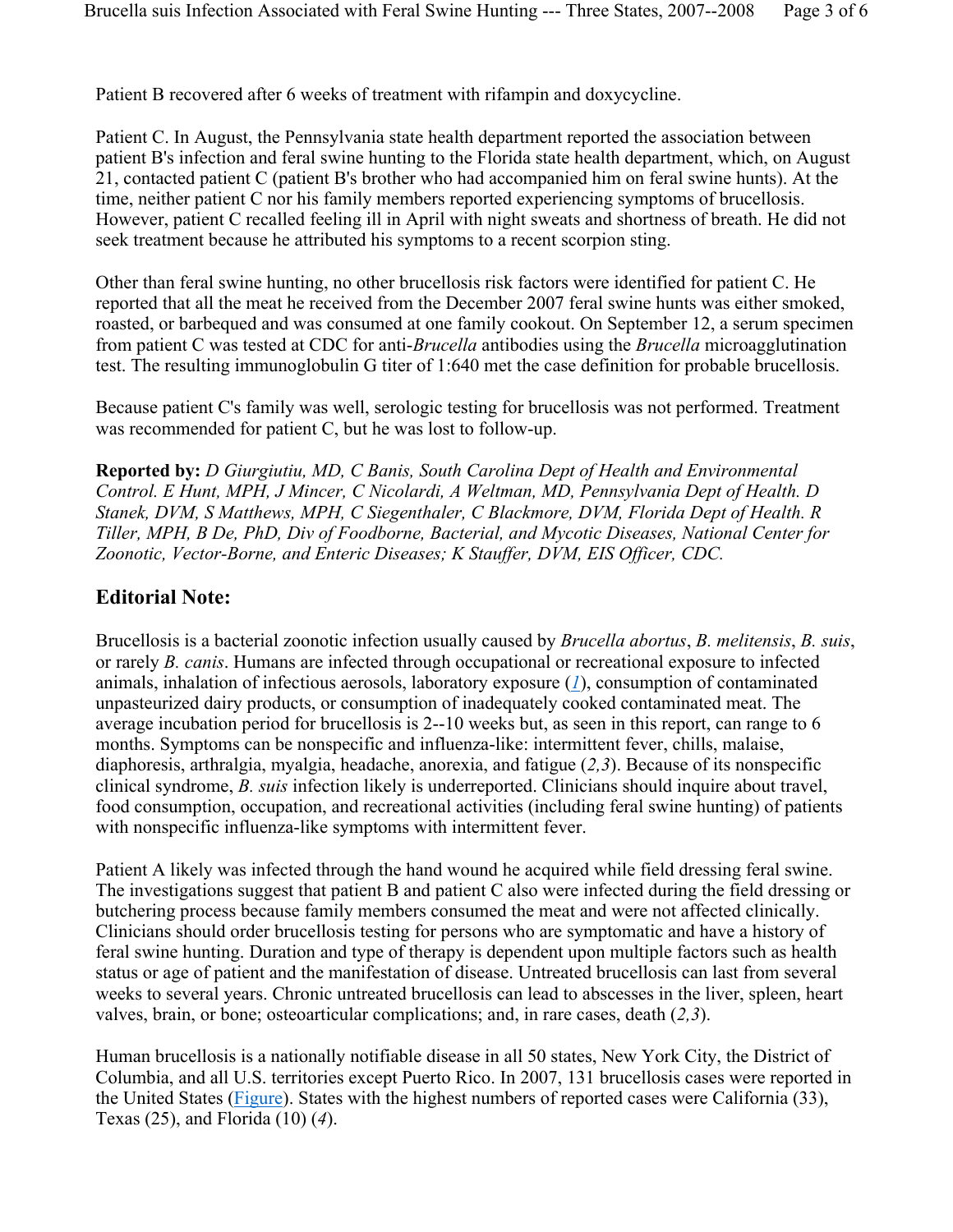Feral swine have been reported in 35 states (J. Corn, PhD, personal communication, Southeastern Cooperative Wildlife Disease Study, 2009). The national feral swine population is estimated at approximately 4--5 million, with the largest populations in Texas (1.5 million), California, Florida, and Hawaii. Serologic surveys have detected endemic feral swine infection with *B. suis* in 10 states (Arkansas, California, Florida, Georgia, Hawaii, Louisiana, Mississippi, Missouri, South Carolina, and Texas) (*5--9*). Feral swine hunting is allowed in most states with feral swine presence, and most states require some form of license to hunt feral swine. Out-of-state hunters, as in this report, often bring swine meat back to their home states.

Efforts to prevent *B. suis* infection should focus on education of hunters and partnerships between state and local public health, wildlife, and agricultural agencies, and sportsmen's associations. Educational materials for feral swine hunters should include recommendations for safe field dressing, butchering, and cooking (*9*). All human brucellosis cases should be investigated jointly by state health departments and agriculture agencies to determine the sources of infection and prevent further illness in humans.

## **Acknowledgments**

This report is based, in part, on contributions by D Donch, DVM, Veterinary Svcs, S Swafford, MS, Wildlife Svc, Animal and Plant Health Inspection Svc, US Dept of Agriculture; J Corn, PhD, Southeastern Cooperative Wildlife Disease Study; M Piergallini, MD, practitioner; and S Weber, MD, Susquehanna Health Medical Group.

## **References**

- 1. CDC. Laboratory-acquired brucellosis---Indiana and Minnesota, 2006 MMWR 2008;57:39-- 42.
- 2. Glynn MK, Lynn TV. Brucellosis. J Am Vet Med Assoc 2008;233:900--8.
- 3. Mandell GL, Bennett JE, Dolin R. *Brucella* species [Chapter 223]. In: Mandell, Douglas, and Bennett's principles and practice of infectious diseases. 6th ed. Philadelphia, PA: Elsevier Inc.; 2005:2669--74.
- 4. CDC. Summary of notifiable diseases---United States, 2007. MMWR 2009;56(53). In press.
- 5. Gresham CS, Gresham CA, Duffy MJ, Faulkner CT, Patton S. Increased prevalence of *Brucella suis* and pseudorabies virus antibodies in adults of an isolated feral swine population in coastal South Carolina. J Wildl Dis 2002;38:653--6.
- 6. Stoffregen WC, Olsen SC, Wheeler CJ, et al. Diagnostic characterization of a feral swine herd enzootically infected with *Brucella.* J Vet Diagn Invest 2007;19:227--37.
- 7. van der Leek ML, Becker HN, Humphrey P, et al. Prevalence of *Brucella* sp. antibodies in feral swine in Florida. J Wildl Dis 1993;29:410--5.
- 8. Zygmont SM, Nettles VF, Shotts EB, et al. Brucellosis in wild swine: a serologic and bacteriologic survey in the southeastern United States and Hawaii. J Am Vet Med Assoc 1982;181:1285--7.
- 9. Animal and Plant Health Inspection Service, US Department of Agriculture. Feral/wild pigs: potential problems for farmers and hunters. Agriculture information bulletin no. 799. Washington, DC: US Department of Agriculture; 2005. Available at http://www.aphis.usda.gov/publications/wildlife\_damage/content/printable\_version/feral% 20pigs.pdf.
- \* Swine that have lived any part of their lives as free-roaming animals.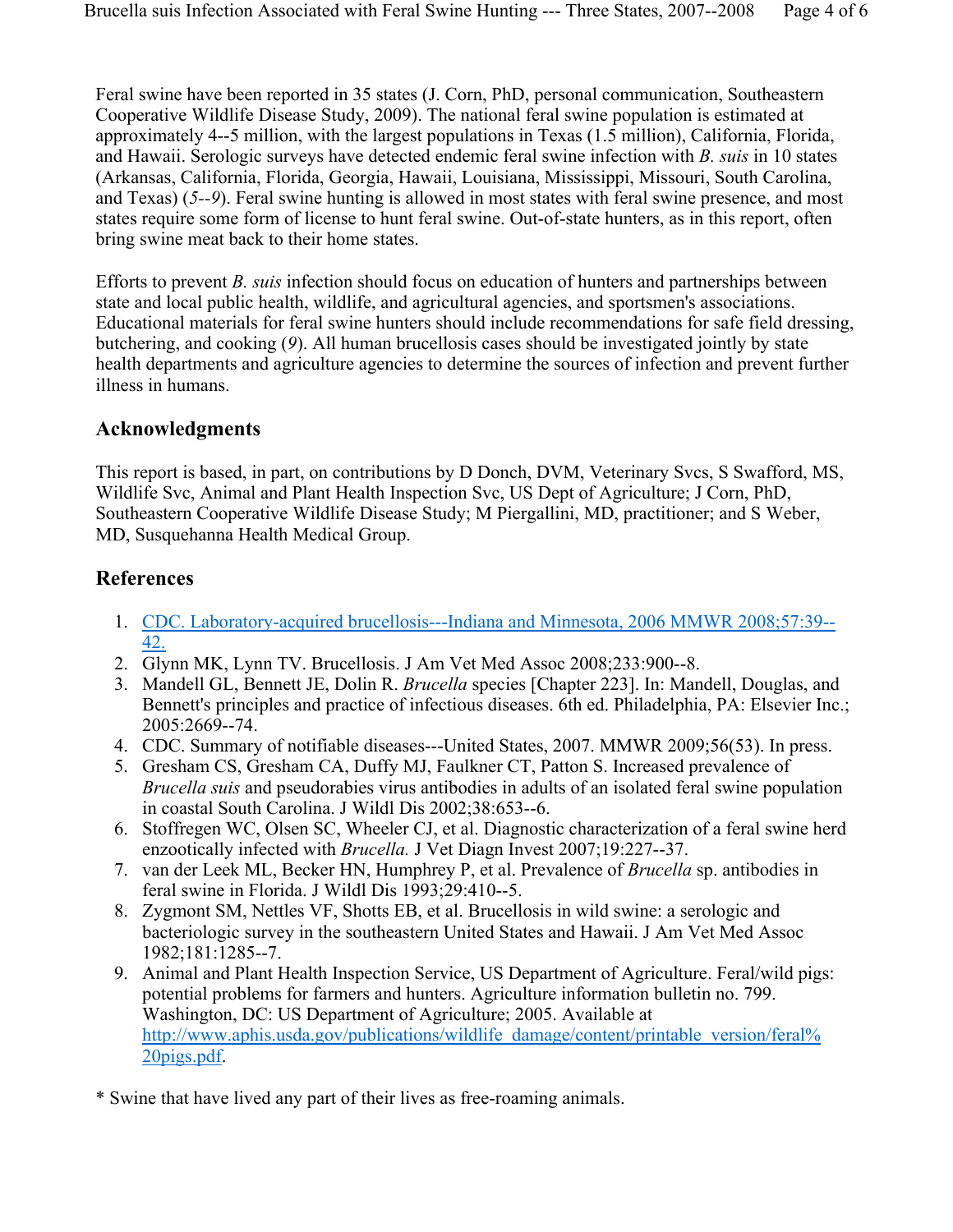†*Probable:* a clinically compatible case that is epidemiologically linked to a confirmed case or that has supportive serology (i.e., *Brucella* agglutination titer of ≥160 in one or more serum specimens obtained after onset of symptoms). *Confirmed:* a clinically compatible illness that is laboratory confirmed. Laboratory criteria for diagnosis: 1) isolation of *Brucella* spp. from a clinical specimen, 2) fourfold or greater rise in *Brucella* agglutination titer between acute- and convalescent-phase serum specimens obtained  $\geq 2$  weeks apart and studied at the same laboratory, or 3) demonstration by immunofluorescence of *Brucella* spp. in a clinical specimen. Case definitions available at http://www.cdc.gov/ncphi/disss/nndss/casedef/brucellosis\_current.htm.

§ Additional information available at http://www.bt.cdc.gov/lrn.

| DI UCCHA SUIS INICCUVII <sup>---</sup> UN CC StatCs, 2007--2000 |                           |                                                                                      |
|-----------------------------------------------------------------|---------------------------|--------------------------------------------------------------------------------------|
| Date                                                            | <b>Patient</b>            | <b>Event</b>                                                                         |
| December $23-29$ ,<br>2007                                      | Patients A, B,<br>and $C$ | Exposed to feral swine carcasses during hunts in Florida.                            |
| April 2008                                                      | Patient C                 | Becomes ill but attributes illness to scorpion bite and does<br>not seek care.       |
| May 9                                                           | Patient A                 | Admitted to a hospital after 1-week febrile illness.                                 |
| May 29                                                          | Patient A                 | Receives a diagnosis of confirmed brucellosis.                                       |
| July 14                                                         | Patient B                 | Seeks care at an emergency department after 1-week febrile<br>illness.               |
| July 23                                                         | Patient B                 | Receives a diagnosis of confirmed brucellosis.                                       |
| September 12                                                    | Patient C                 | Receives a diagnosis of probable brucellosis based on<br>exposure and April illness. |

#### **TABLE. Timeline of key events for three patients with confirmed or probable brucellosis from Brucella suis infection --- three states, 2007--2008**

#### **FIGURE. Reported cases of brucellosis (N = 131) --- United States, 2007**